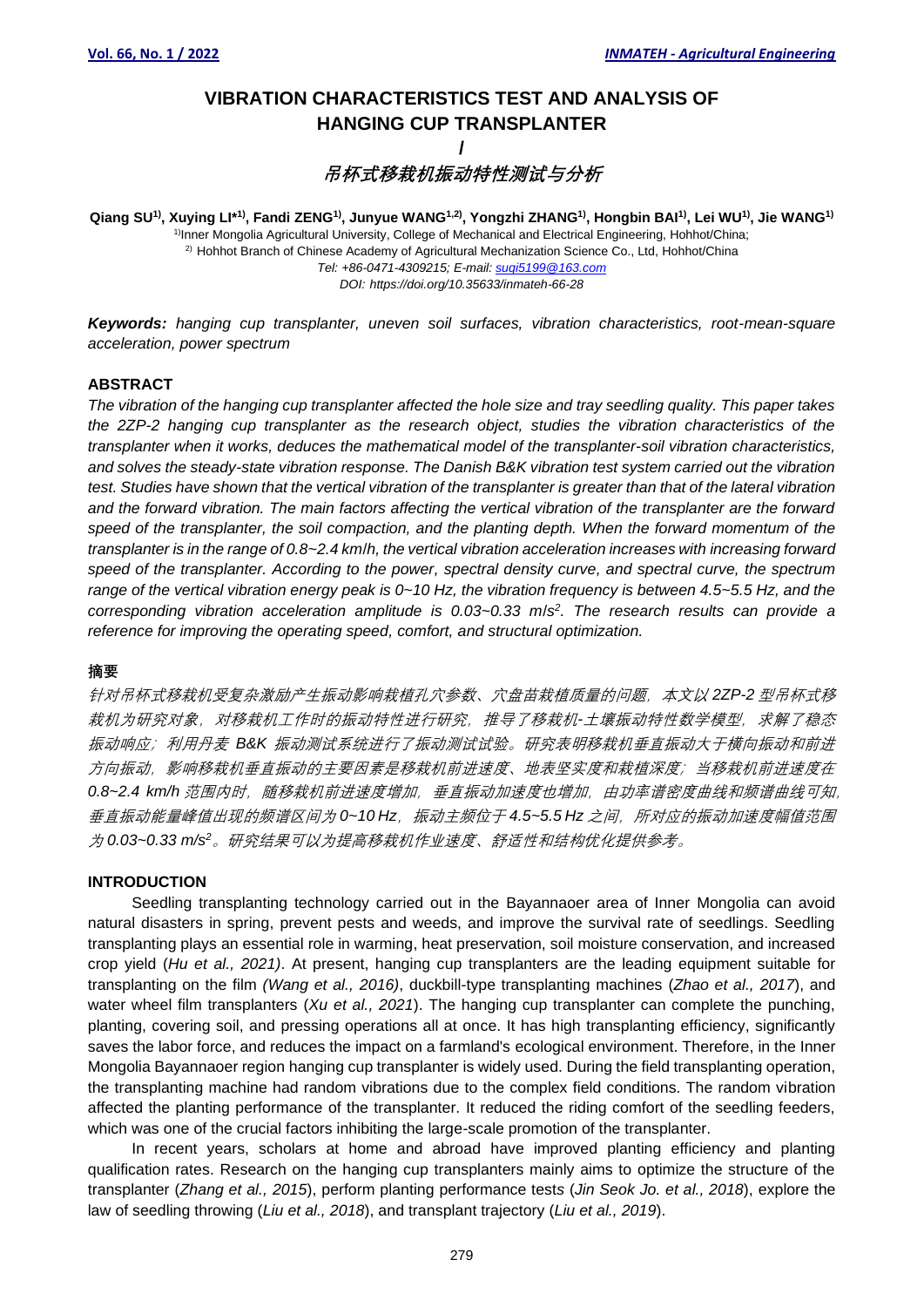Finite element analysis software was used to conduct the modal test on the transplanter (*Wout W et al., 2014*). Lingxin Geng carried out vibration characteristics tests on the seedling picking device of the transplanter (*Geng et al., 2021*). Scholars in China and abroad have performed many studies on the relationship between the vibration caused by soil surface roughness and the operation performance of agricultural machinery. For example, Hildebrand studied the vibration of vehicles passing through rough or undulating dry and soft road surfaces and established a vehicle-soil system vibration model (*Hildebrand R., 2008, G.V.P. Kumara et al., 2011*). Rabbani MA predicted the vibration characteristics of a semi-crawler tractor by establishing a vibration model (*Rabbani M A. et al., 2002*). Xiaodong Zhang studied the relationship between vibrations caused by uneven farmland excitation, the shovel corn precision seeder and the sowing performance, deducing the steady-state response mathematical model (*Zhang et al., 2014*). Based on the above literature, we can see that there have been achievements in the study of vibration caused by agricultural machinery field roughness and in the research of agrarian machinery structure and operation performance. Nevertheless, research on the combination of soil surface roughness excitation and vibration characteristics of transplanting machines is limited.

This study intends to conduct theoretical analysis and vibration tests on the vibration generated by the bucket transplanter under different working conditions. The test determines what factors affect the vibration characteristics of the transplanter. This study provides a reference for selecting the working parameters of hanging cup transplanters and improving the design of planting mechanisms.

# **MATERIALS AND METHODS**

#### ·**Structure and working principle of hanging cup transplanter**

The 2ZP-2 hanging cup transplanter is mainly composed of a three-point suspension frame, a planting assembly, a covering soil pressing mechanism, a chain feeding seedling assembly, and a ground wheel transmission mechanism, as shown in Figure 1. The planting assembly is fixed on the three-point suspension frame by two parallel support frames; two driving wheels drive the power to the seedling cup and the hanging cup planting device by chain transmission. When the transplanter operates, it is necessary to put the plug seedlings into the seedling feeding cup, given the chain drives the seedling feeding cup to throw the plug seedlings into the planter. The planter rotates around the transplanting spindle at the same time as the transplanter moves horizontally. The transplanter is always perpendicular to the ground and is punched when it comes into contact with the soil.



**Fig.1 - Structure diagram of hanging cup type transplanter** *1.*- *Three-point hanging mechanism; 2.*- *Planting mechanism; 3.*- *Driving wheel; 6.*- *Planting depth adjustment mechanism; 7.*- *Seat; 8.*- *Chain feeding mechanism*

#### • **Establishment of a Vibration Characteristic Model of Transplanters**

Vibration is common in mechanical structures. Because the working environment of the transplanter is complex, the vibration caused by surface roughness and mechanical design is complex. Vibration affects the ride comfort of seedling feeders and the planting quality of plug seedlings, quickly leadings to structural damage due to resonance. Our research group measured and analyzed the surface roughness (*Liu et al., 2019*).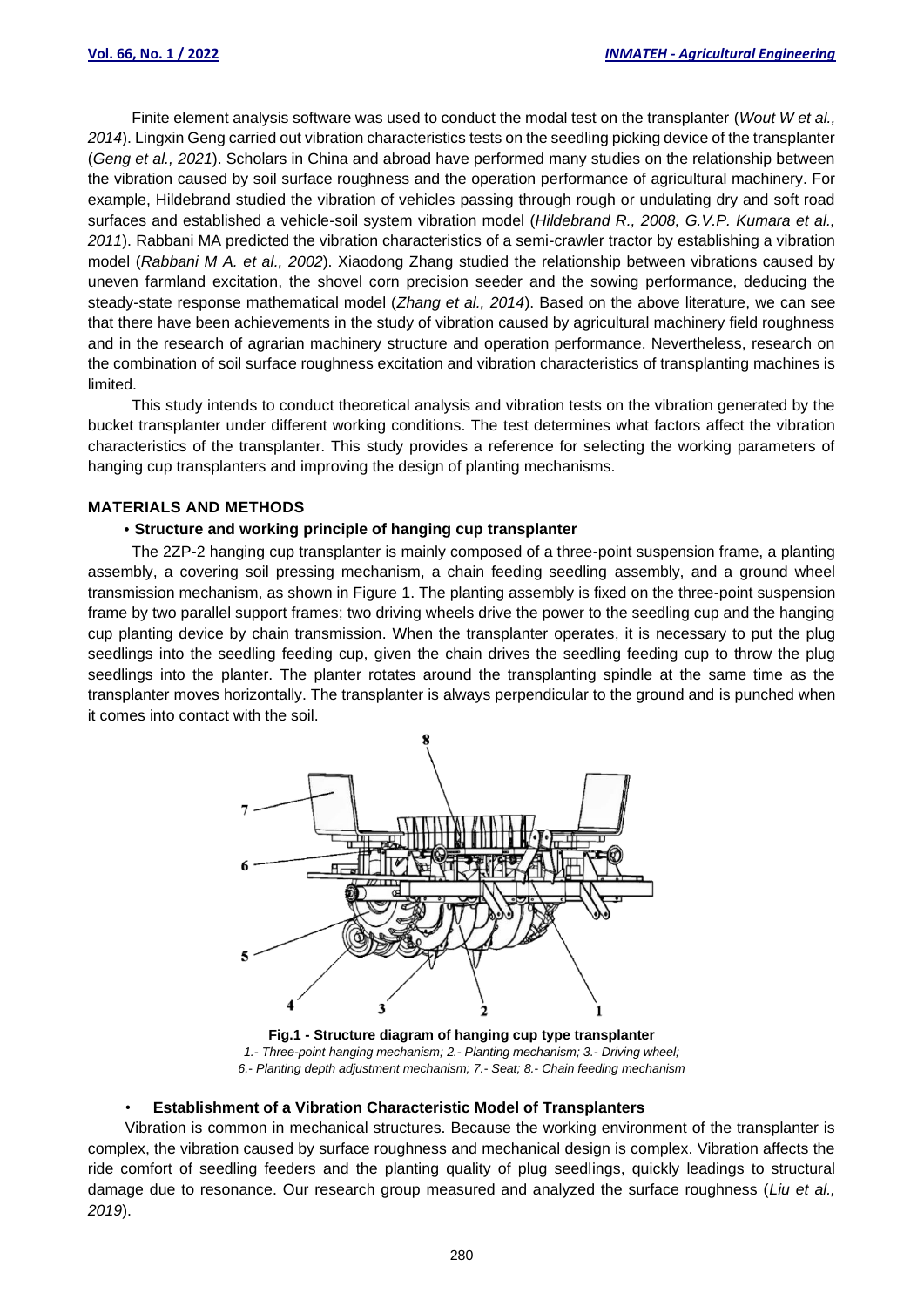The surface morphology of the hanging cup transplanter working ground simplifies into a sine curve as shown in Figure 2. The longitudinal ground curve is the height of the ground relative to reference level H. The distance viewed between the two peaks is the soil roughness function (length *L* of the transplanter walking along the forward direction). Taking into account the influence of the speed of the transplanter on the vibration of the system, the variation of the road height with the road length is used to describe the soil roughness excitation. In the analysis, considering the influence of the transplanter speed on the system vibration, the soil roughness excitation is described by the change of the road height with the road length. When studying the vibration characteristics of the transplanter, considering the influence of the transplanter speed on the system vibration, the soil roughness excitation is described by the change in the road height with the road length (*Zhang et al., 2014*). To better analyze the vibration characteristics of the transplanter, the transplanter model is simplified, so that the whole system is a continuous linear system. Before establishing the model, we make the following assumptions: (1) The transplanter framework, planting assembly, and chain-row seedling feeding assembly are all rigid bodies. (2) The stiffness of the transplanter planting assembly and the stiffness of the ground wheel are linear functions of displacement. (3) The damping caused by the interaction between the planter, the ground wheel, and the soil is a linear function of speed. (4) The ground wheel keeps in contact with the soil without bouncing. The established model is the vertical vibration model of the transplanter without considering the lateral vibration (*Wang et al., 2019, Liu, 2016*). The mathematical model for transplanter-soil vibration based on soil roughness is as follows:



**Fig. 2 - Hanging cup transplanter-soil system vibration model**

Based on the soil surface roughness, the transplanter is excited by a  $\omega {=} 2\pi \frac{v t}{L}$  harmonic.

$$
X_a = H \sin\left(\frac{2\pi vt}{L}\right) \tag{1}
$$

where: *v*—advance speed of transplanter, [m/s],

*t*—working time of transplanter, [s].

The absolute displacement of transplanter is  $x(t)$ , so the vibration balance equation is:

 $m\ddot{x}(t) + c[\dot{x}(t) - \dot{X}_a(t)] + k[x(t) - X_a(t)] = 0$  (2)

Substituting Formula (1) into Formula (2):

$$
m\ddot{x}(t) + c\dot{x}(t) + kx(t) = c\dot{X}_a(t) + kX_a(t) = kX_a \cos \omega t - c\omega X_a \sin \omega t
$$
\n(3)

Equation (3) is simplified, and the motion equation for the vibration system under the operating conditions is:

$$
\text{m}\ddot{x}(t) + \text{c}\dot{x}(t) + \text{k}x(t) = X_a \sqrt{k^2 + (\text{c}\omega)^2} \sin\left[\omega t + \tan^{-1}\left(\frac{\text{c}\omega}{k}\right)\right]
$$
 (4)

The letter in Formula (4) gives the following meanings:

$$
\begin{cases}\nY_d = X_a \sqrt{k^2 + (c\omega)^2} \\
\alpha = \tan^{-1}\left(\frac{c\omega}{k}\right)\n\end{cases}
$$
\n(5)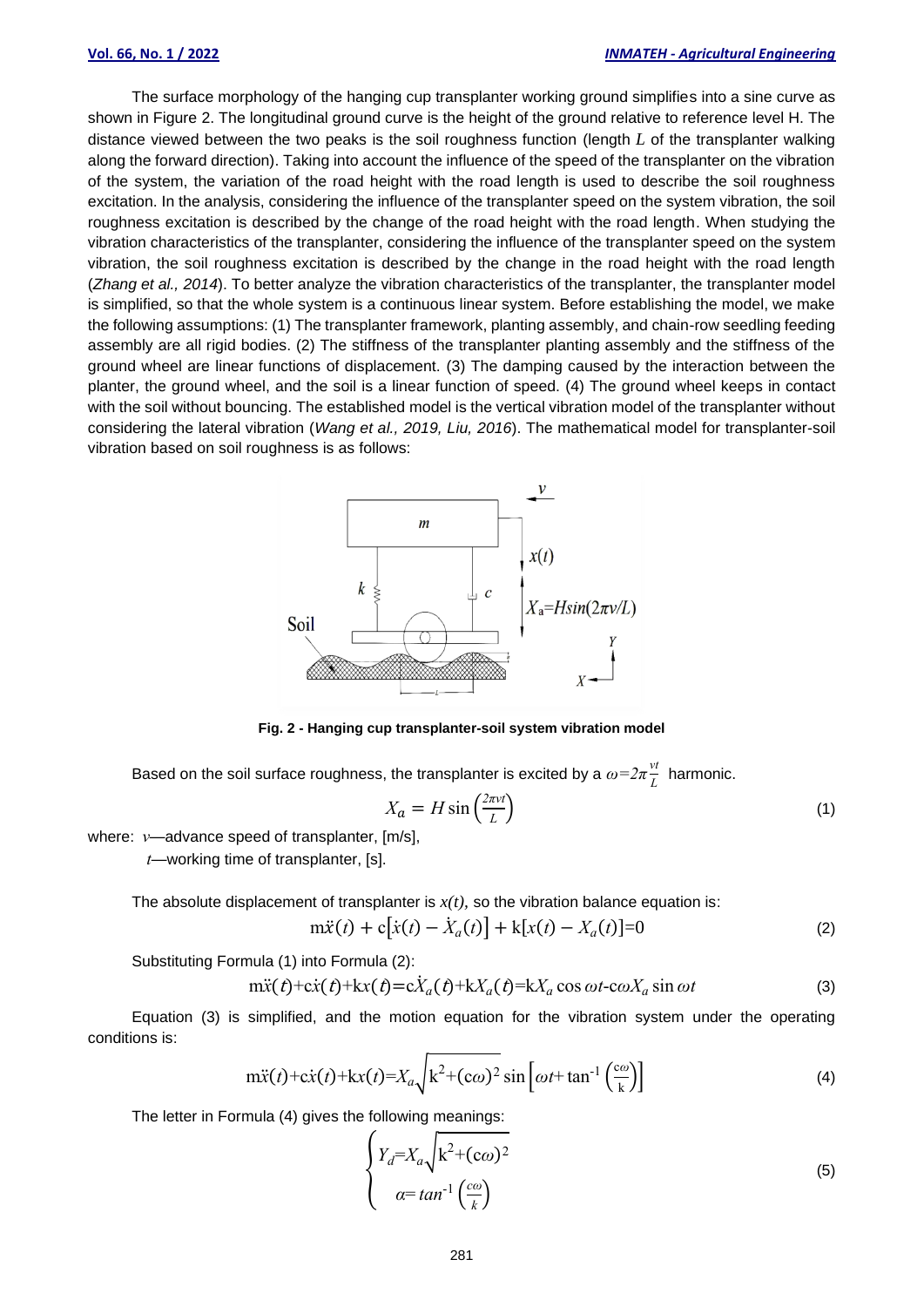Arrange Formula (4) into the following formula:

$$
m\ddot{x}(t) + c\dot{x}(t) + kx(t) = Y_d \sin(\omega t + a)
$$
\n(6)

Dividing both sides of the formula by *m*, where:

$$
\begin{cases}\n2\xi\omega_n = \frac{c}{m} \\
\omega_n^2 = \sqrt{\frac{k}{m}} \\
\delta = \frac{Y_d}{m}\n\end{cases}
$$
\n(7)

The above vibration equation can simplify the following equation:

$$
\ddot{x}(t) + 2\xi\omega_n \dot{x}(t) + \omega_n^2 x(t) = \delta \sin(\omega t + \alpha)
$$
\n(8)

### • **Steady-state response of transplanter under harmonic excitation**

The steady-state response equation of the bucket transplanter is as follows:

$$
X(t) = X\sin(\omega t - \varphi) \tag{9}
$$

where: *φ*——initial phase,

*X*——amplitude.

Substitute Formula (7) into Formula (6) to obtain the following procedure.

$$
X\left[\left(\omega_n^2-\omega^2\right)\cos(\omega t+\alpha-\varphi)\right]-2\xi\omega_n\omega(\omega t+\alpha-\varphi)\right]=\delta\sin(\omega t+\alpha)\tag{10}
$$

Combine trigonometric functions in Formula (8) and obtain the following:

$$
\begin{cases}\nX = \frac{X_a \sqrt{1 + (2\xi \lambda)^2}}{\sqrt{(1 - \lambda^2)^2 + (2\xi \lambda)^2}} \\
\varphi = \tan^{-1} \frac{2\xi \lambda}{1 - \lambda^2}\n\end{cases}
$$
\n(11)

In the formula, *λ* is the ratio of the excitation force-frequency *ω* to the natural frequency *ω<sup>n</sup>* of the system without damping. Therefore, the steady-state solution of the transplanter vibration system is as follows:

$$
X(t) = \frac{X_a \sqrt{(2\xi\lambda)^2}}{\sqrt{(1-\lambda^2)^2} + (2\xi\lambda)^2} \sin\left[\omega t + \tan^{-1}\frac{c\omega}{k} - \tan^{-1}\frac{2\xi\lambda}{1-\lambda^2}\right]
$$
(12)

Therefore, we can derive the influencing factors from the vibration characteristics and steady-state response of the transplanter. The main factors affecting the vibration of the cup transplanter are forward speed, external excitation, soil surface condition, and structural characteristics of the whole machine.

### • **Vibration Test on Transplanter**

The orthogonal vibration test on the hanging cup transplanter explores the main factors influencing the vibration characteristics of the hanging cup transplanter.

The experiment was performed in the intelligent soil-machine-plant laboratory of Inner Mongolia Agricultural University.

We used a 2ZP-2 hanging cup transplanter as the research object to transplant tomato plug seedlings. The test methods refer to JB-T 10291-2013 "Dryland Planting Machinery" and GB/T 5667-2008 "Agricultural Machinery Production Test Method" to ensure the planting performance of the transplanter. Before each test, the soil was subjected to rotary tillage, leveling, compaction, and other operations. The test machine and soilrelated physical parameters are shown in Table 1.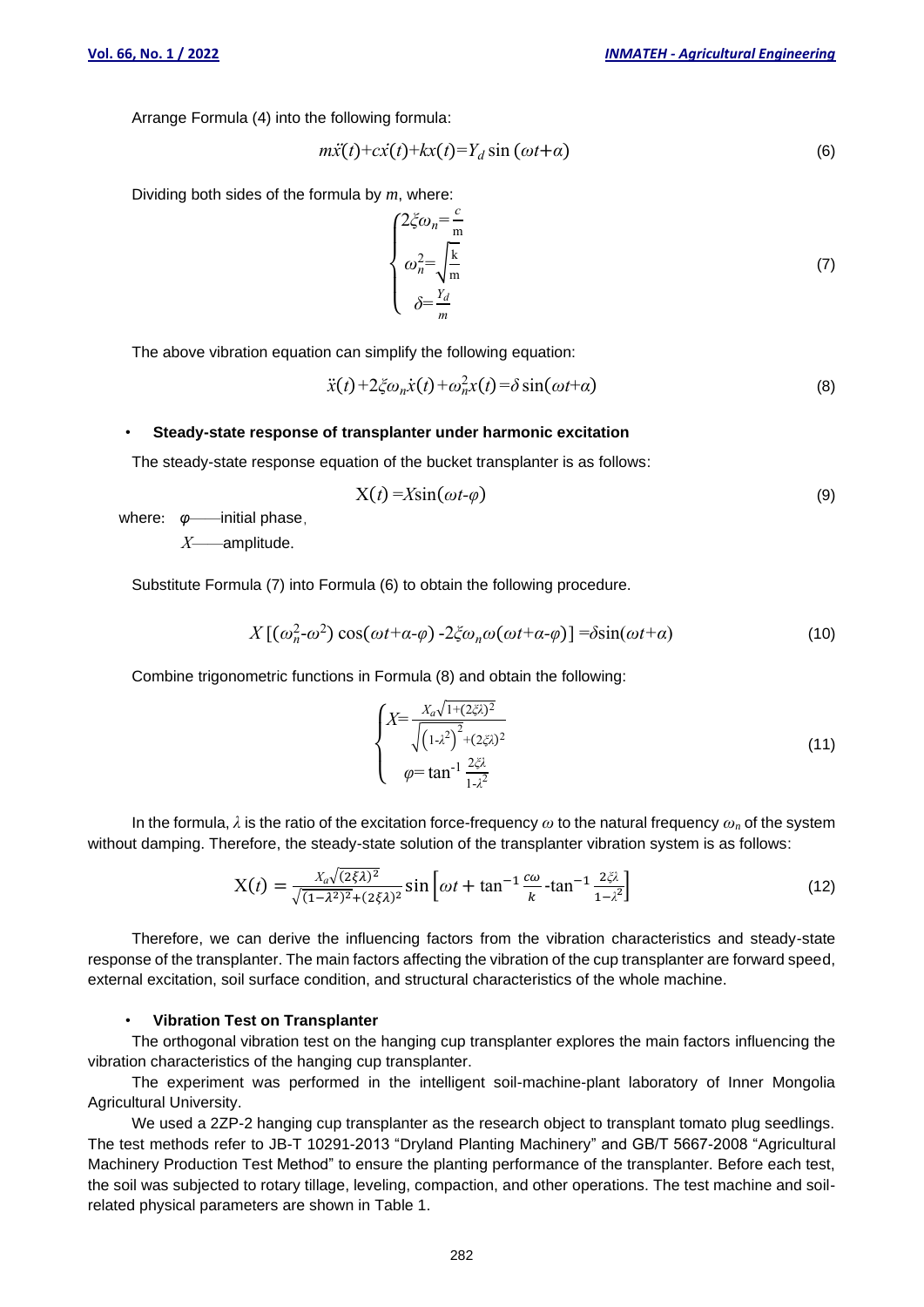**Table 1**

| Test equipment and soil parameters                                                        |                                                     |            |  |  |
|-------------------------------------------------------------------------------------------|-----------------------------------------------------|------------|--|--|
|                                                                                           | Data                                                |            |  |  |
| Intelligent Soil-Machine-<br><b>Plant Laboratory System</b><br><b>Technology Platform</b> | Rated speed [km/h]                                  | $0.5 - 10$ |  |  |
|                                                                                           | Tractive force [t]                                  | 1.5        |  |  |
|                                                                                           | Maximum traction speed [km/h]                       | 4          |  |  |
|                                                                                           | Soil type                                           | Clay loam  |  |  |
| Soil physical characteristics                                                             | Averaging of water saturation [%]                   | 13.6       |  |  |
|                                                                                           | Averaging of volumetric weight [g/cm <sup>3</sup> ] | 1.2        |  |  |

The test equipment for the vibration signal acquisition of a hanging cup transplanter includes Pulse software of B&K Company of Denmark, a 4506B series triaxial acceleration sensor, and a 3050-B-060 sixchannel Pulse LAN-XI data acquisition card. The three-axis acceleration sensor is in the spindle position of the planting mechanism. The *X*-axis direction is the forward direction of the transplanter, the *Y*-axis direction is the horizontal direction of the transplanter, and the *Z*-axis direction is the vertical direction of the transplanter. The sensor connects the data acquisition instrument. The data acquisition instrument processes the analogto-digital conversion, amplification, filtering and so on, and the voltage signal is transformed the analog signal using analog-to-digital conversion, amplification, and filtering, the voltage signal is converted into a digital signal (*Wang et al., 2021*). After the transplanter runs smoothly, the vibration signal is collected for 8 s in each group of experiments and repeated for three times to take the average value which is taken for analysis.







This experiment used a soil tanker instead of a tractor-drawn cup transplanter for orthogonal vibration experiments. Vibration signal processing and statistical functions are often used to describe its essential characteristics. The root mean square (*RMS*) can explain the strength of vibration signals.

$$
\Psi_x^2 = \lim_{T \to \infty} \frac{1}{T} \int_0^T X^2(t) dt
$$
\n(13)

The expression is expressed by finite discrete variables as follows.

$$
\Psi_x^2 = \lim_{n \to \infty} \frac{1}{n} \sum_{k=1}^n X_k(t_i)^2
$$
\n(14)

According to the Box-Behnken experimental principle, three factors and three levels orthogonal experiments were designed.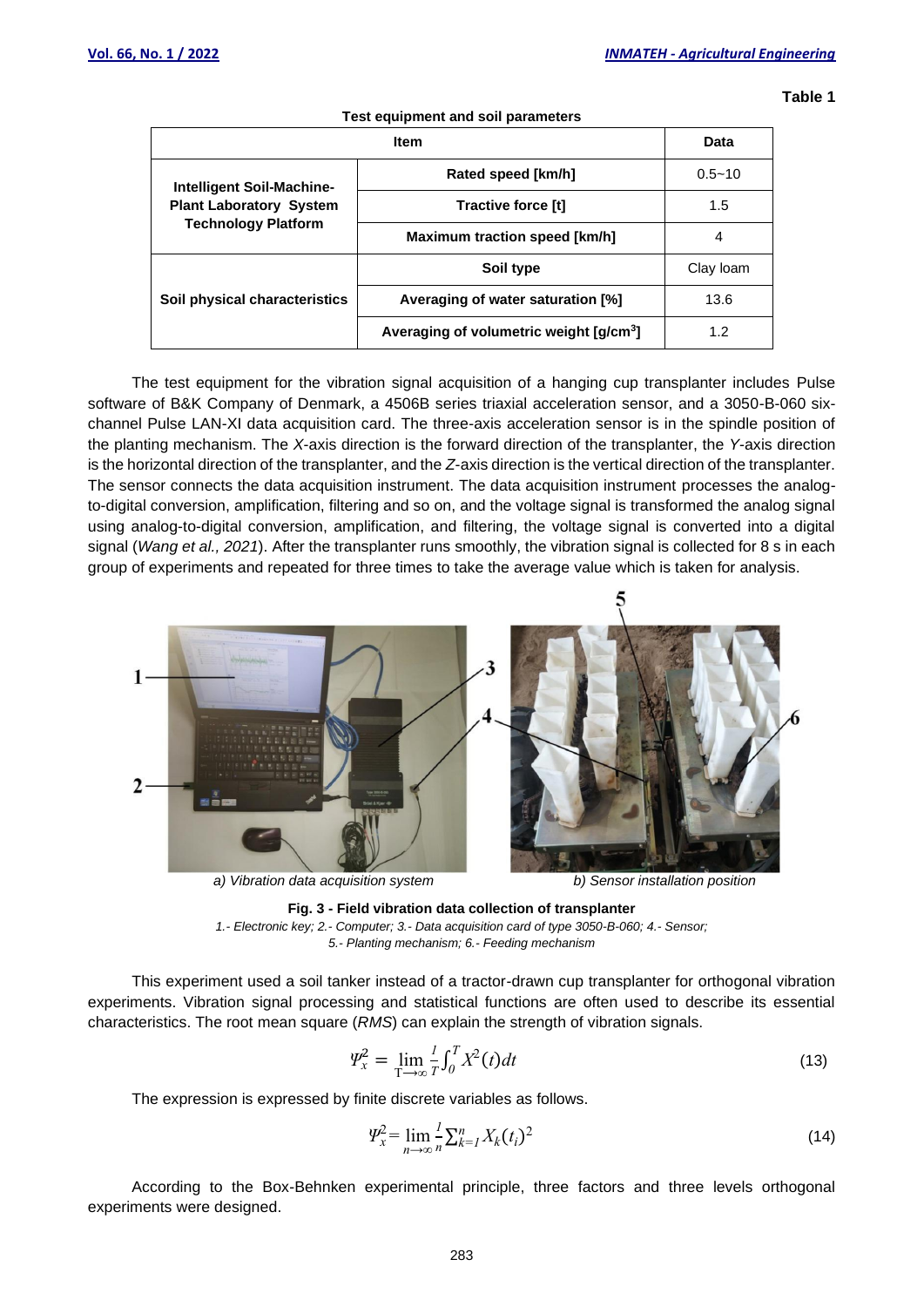#### **Vol. 66, No. 1 / 2022** *INMATEH - Agricultural Engineering*

**Table 2**

A total of 17 practical points were included, including 5 zero estimation errors, and each experiment was repeated three times. The root means square used a fair value for the vibration acceleration, given the evaluation index for the vibration amplitude of the transplanting machine. The effects of forward speed, planting depth, and soil solidity on the vibration characteristics of the transplanting machine were analyzed. This experiment does not consider the structural parameters of the cup-type transplanter and the transplanting plug seedlings. Each experimental factors and the levels of each facet are shown in Table 2.

| <b>Experimental factors and levels</b> |                           |                        |                      |  |
|----------------------------------------|---------------------------|------------------------|----------------------|--|
| <b>Levels</b>                          | <b>Forward speed</b><br>A | Depth of planting<br>в | Soil compaction<br>С |  |
|                                        | [Km/h]                    | [mm]                   | [N/cm <sup>2</sup> ] |  |
| -1                                     | 0.8                       | 50                     | $50 - 70$            |  |
| 0                                      | 1.4                       | 70                     | $90 - 110$           |  |
|                                        | 2.0                       | 90                     | $130 - 150$          |  |



**Fig. 4 - Time domain signal with advance speed of 1.2 km/h and planting depth of 70 mm**

The Z-axis acceleration amplitude is much larger than the amplitudes for the X-axis and Y-axis. The test data of different acceleration sensor channels are analyzed. Figure 4 shows the time domain signal of the acceleration sensor in the *X*, *Y*, and *Z* directions when the planting depth is 70 mm and the speed is 1.2 km/h. It shows that the vertical vibration of the hanging cup transplanter is the most intense. The root suggests a square value for the vibration acceleration for a short pulse on the transplanter should be emphatically analyzed.

# **RESULTS**

The test results are shown in table 3, in which *A*, *B* and *C* are the factor coding values for the transplanting machine planting depth, forward speed, and surface firmness respectively.

| <b>Test serial</b><br>number | Α        | B    | С                    | <b>RMS</b> |
|------------------------------|----------|------|----------------------|------------|
|                              | [Km/h]   | [mm] | [N/cm <sup>2</sup> ] | [ $m/s2$ ] |
|                              |          |      |                      | 1.23       |
| $\overline{2}$               |          |      | 0                    | 0.95       |
| 3                            | $\Omega$ |      | $-1$                 | 0.82       |
| $\overline{4}$               | 0        | -1   | $-1$                 | 0.43       |
| 5                            |          | $-1$ | 0                    | 0.46       |
| 6                            | $-1$     | $-1$ | 0                    | 0.36       |
| ⇁                            |          | ი    | ი                    | 0.67       |

| Vibration test scheme and results |  |  |
|-----------------------------------|--|--|
|                                   |  |  |

**Table 3**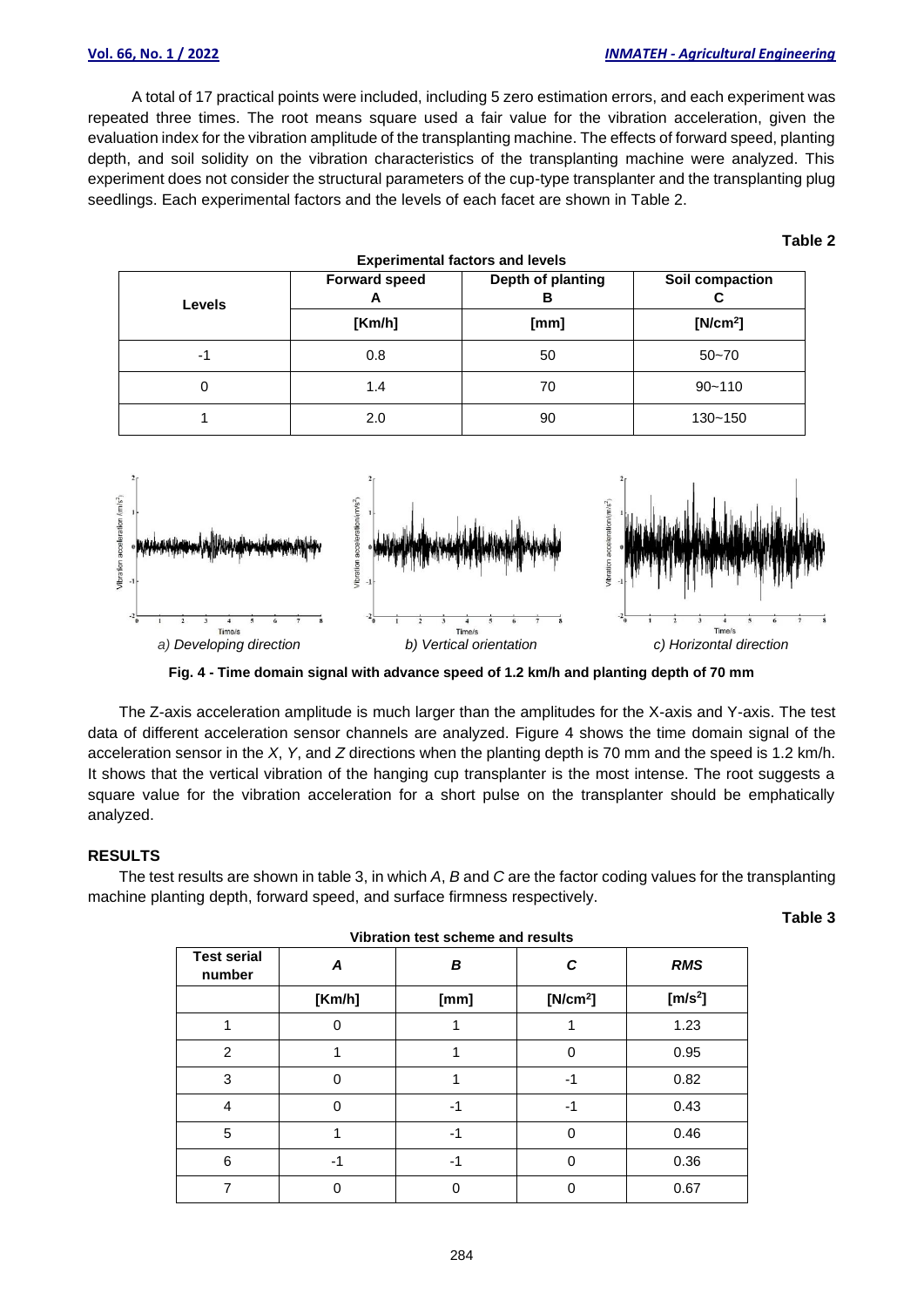## **Table 3**

(Continuation)

| <b>Test serial</b><br>number | A           | В           | C                    | <b>RMS</b> |
|------------------------------|-------------|-------------|----------------------|------------|
|                              | [Km/h]      | [mm]        | [N/cm <sup>2</sup> ] | $[m/s^2]$  |
| 8                            | $\mathbf 0$ | $\mathbf 0$ | $\mathbf 0$          | 0.69       |
| 9                            | $\mathbf 0$ | $\mathbf 0$ | $\mathbf 0$          | 0.72       |
| 10                           | $-1$        | $\mathbf 0$ | 1                    | 0.98       |
| 11                           | 1           | $\mathbf 0$ | 1                    | 0.82       |
| 12                           | 1           | $\mathbf 0$ | $-1$                 | 0.53       |
| 13                           | $-1$        | $\mathbf 0$ | $-1$                 | 0.63       |
| 14                           | $\mathbf 0$ | $-1$        | 1                    | 0.69       |
| 15                           | 0           | 0           | $\pmb{0}$            | 0.51       |
| 16                           | $-1$        | 1           | 0                    | 0.84       |
| 17                           | $\mathbf 0$ | $\mathbf 0$ | 0                    | 0.85       |

**Vibration test scheme and results**

Table 4 shows the variance analysis results. It shows that the overall *P value* of the model was less than 0.05, indicating the model was significantly different. In addition,  $R^2$  = 0.83, indicating that the fitting was good. The unremarkable missing fitting term ( $P=0.7584>0.05$ ) suggests that the model can analyze and predict the change in *RMS*. Since the forward velocity (*P*<0.0001) and the surface solidity (*P*=0.0006) have P values less than 0.01, the influence of forwarding velocity and soil solidity on the vertical vibration of the transplanter is significantly different. However, the effect of planting depth on the vertical vibration of the transplanter is not entirely different. Therefore, the factors that affect the size of the *RMS* are the transplanter forward speed, the surface firmness, and the planting depth. When the bold speed changes, the vibration of the transplanter will be more prominent due to the excitation of the soil surface roughness.

# **Table 4**

| Analysis of variance of regression equation |                  |           |           |               |               |
|---------------------------------------------|------------------|-----------|-----------|---------------|---------------|
| <b>Source</b>                               | Quadratic<br>sum | <b>DF</b> | <b>MS</b> | <b>FValue</b> | <b>PValue</b> |
| <b>Model</b>                                | 0.6661           | 3         | 0.222     | 20.69         | < 0.0001      |
| A                                           | 0.0003           | 1         | 0.0003    | 0.0291        | 0.8670        |
| B                                           | 0.4513           | 1         | 0.4513    | 42.05         | < 0.0001      |
| C                                           | 0.2145           | 1         | 0.2145    | 19.99         | 0.0006        |
| <b>Residual</b><br>error                    | 0.1395           | 13        | 0.0107    |               |               |
| <b>Misfit term</b>                          | 0.0802           | 9         | 0.0089    | 0.6015        | 0.7584        |
| <b>Pure error</b>                           | 0.0593           | 4         | 0.0148    |               |               |
| <b>Summation</b>                            | 0.8056           | 16        |           |               |               |

**Analysis of variance of regression equation**

According to the orthogonal test, the main factor affecting the vibration characteristics of the transplanter is the forward speed. To determine the vibration characteristics of the transplanter, a comparative test was conducted at different speeds on the transplanter. The test allowed for time-frequency domain analysis and power spectral density analysis of the measured vibration signals. Figure 5 shows that in the range of 0.8~2.4 km/h, the forward velocity and the vibration acceleration increase.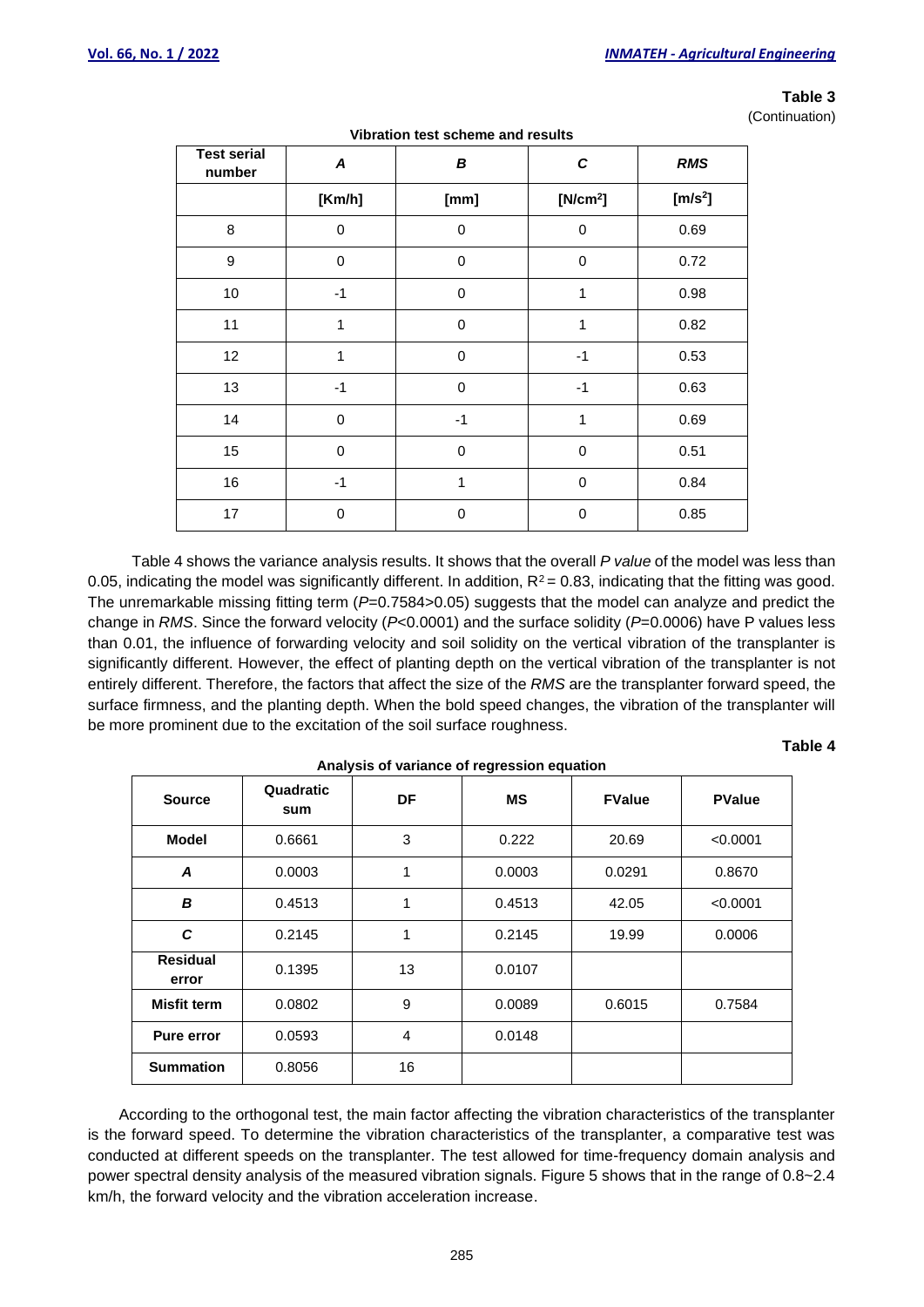

The power spectrum represents the energy component of the vibration signal in the specific frequency band. The power spectrum density curve in Figure 6(a) shows that the main frequency components of the vertical vibration energy for the transplanter concentrate in a low-frequency range of 0~10 Hz, there is also high vibration energy near the 50 Hz frequency band. At the same time, the greater the forward speed of the transplanter, the more intense the vibration. It does not affect the frequency distribution of vibration energy.



**Fig. 6 - Vibration frequency analysis of cup transplanter**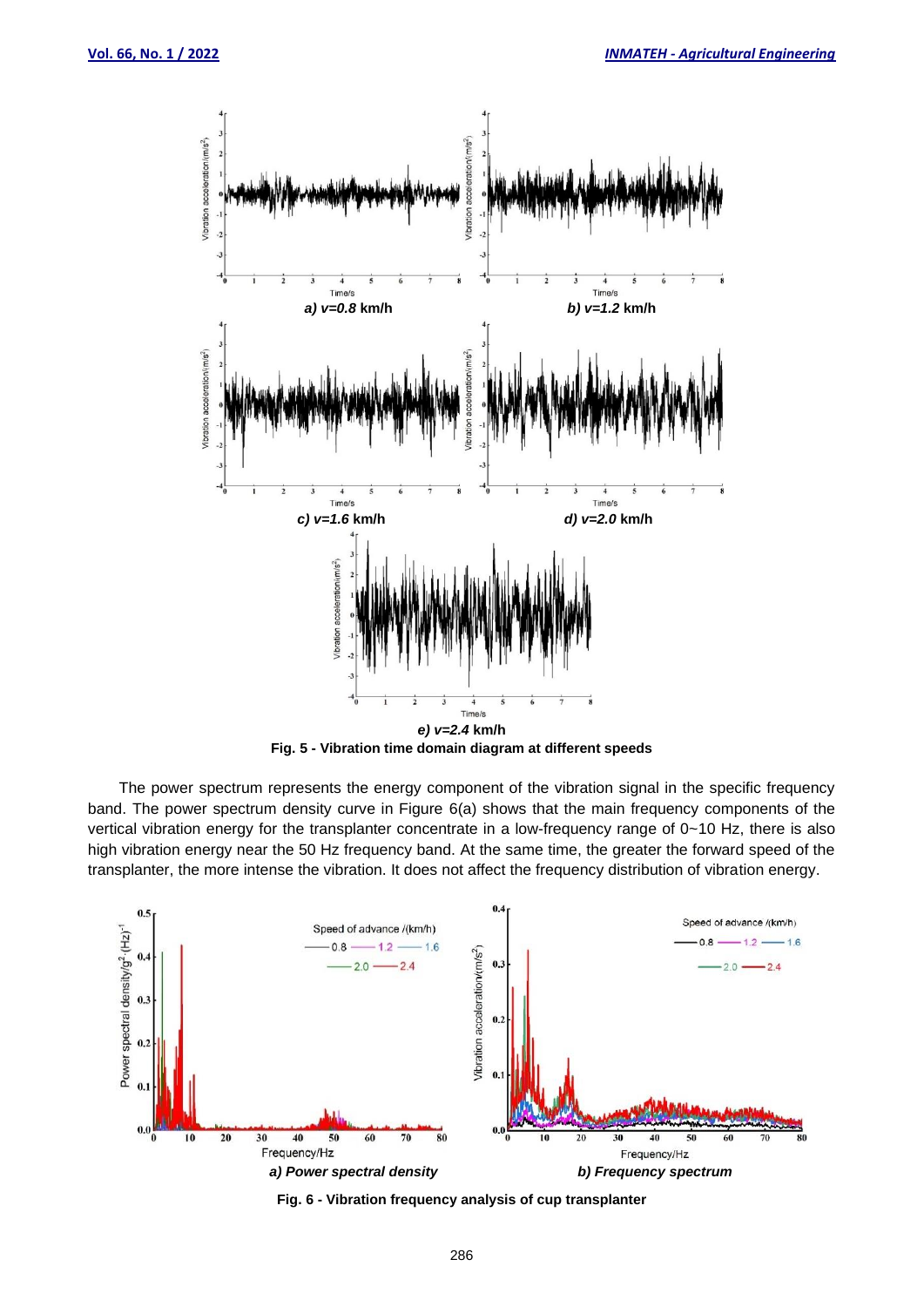The vibration characteristics at different speeds can be extracted from the spectrogram of Figure 6(b), as shown in Table 5. When the forward speed is in the range of 0.8~2.4 km/h, the central frequency of vibration is distributed between 4.5~5.5 Hz. As the forward speed increases. The acceleration range corresponding to the primary frequency of oscillation is 0.03~0.33 m/s<sup>2</sup>.

**Vibration characteristics corresponding to different velocity levels**

**Table 5**

| <u>TIMBROTI VIIDIDUUTISIIVS VÕHTSPOHUMIN TO UMISTUM TUDUIT IUTUS</u> |                            |                               |  |  |
|----------------------------------------------------------------------|----------------------------|-------------------------------|--|--|
| <b>Forward speed</b>                                                 | <b>Vibration frequency</b> | <b>Vibration acceleration</b> |  |  |
| [km/h]                                                               | [Hz]                       | [ $m/s2$ ]                    |  |  |
| 0.8                                                                  | 4.5                        | 0.03                          |  |  |
| 1.2                                                                  | 5.0                        | 0.04                          |  |  |
| 1.6                                                                  | 4.6                        | 0.12                          |  |  |
| 2.0                                                                  | 4.6                        | 0.24                          |  |  |
| 2.4                                                                  | 5.5                        | 0.33                          |  |  |

#### **CONCLUSIONS**

1) The mathematical model for transplanting machine-soil vibration under complex excitation is established and obtains the steady-state response of the transplanter. According to the vibration equation and the derivation process of the steady-state response, the forward speed of the transplanter determines the vibration characteristics, the external excitation, the soil surface condition, the machine structure characteristics, and other factors.

2) The vibration test shows that the vertical vibration of the transplanter is the strongest. According to the RMS value for vibration acceleration under different working conditions, the main factors influencing vertical vibration are the forward speed of the transplanter, surface solidity, and planting depth.

3) When the forward speed changes in the range of 0.8~2.4 km/h, the forward speed of the transplanter increases. The vertical vibration acceleration also increases, according to the analysis for the power spectral density curve and the spectrum curve. The main frequency components of sheer vibration energy during transplanting operation are between 0 and 10 Hz. The central frequency of transplanting vibration is in the range of 4.5~5.5 Hz, and the acceleration range corresponding to the primary frequency of oscillation is 0.03~0.33 m/s<sup>2</sup>.

# **ACKNOWLEDGEMENTS**

This project was funded by the National Natural Science Foundation of China (32160423) and the Natural Science Foundation of the Inner Mongolia Autonomous Region of China (2019MS05031 and 2020MS05055).

#### **REFERENCES**

- [1] Geng Lingxin, Li Kang, Pang Jing, et al. (2021). Test and analysis of vibration characteristics of transplanting machine based on time frequency and power spectral density (基于时频和功率谱密度的 移栽机振动特性测试与分析), *Transactions of the Chinese Society of Agricultural Engineering*, 37(11), 23-30. https://doi.org/10.11975/j.issn.1002-6819.2021.11.003
- [2] Hu Fei, Guo Dong, Chen Cairong, et al. (2021). Design and experiment on compound crank Rocker double-row planting device of vegetable plug seedling up-film transplanter (复合曲柄摇杆式蔬菜膜上双 行栽植装置设计与试验). *Transactions of the Chinese Society for Agricultural Machinery*, 1-11. http://kns.cnki.net/kcms/detail/11.1964.S.20210712.1439.027
- [3] Hildebrand R., Keskinen E., Romero J.N. (2008) Vehicle vibrating on a soft compacting soil half-space: Ground vibrations, terrain damage, and vehicle vibrations. *Journal of Terramechanics*, 45, 121-136. https://doi.org[/10.1016/j.jterra.2008.09.003](https://schlr.cnki.net/Detail/urlLink/SJES_03/SJES13A24A15A00DF42760BE7E81E8EAEC44?linkUrl=https%3A%2F%2Flinkinghub.elsevier.com%2Fretrieve%2Fpii%2FS0022489808000554&product=null)
- [4] Jin Seok Jo, Frank Gyan Okyere, et al. (2018). A study on improving the performance of the planting device of a vegetable transplanter, *Journal of Biosystems Engineering*, 43(3), 202-210. [https:/i.org/10.5307/JBE.2018.43.3.202](https://doi.org/10.5307/JBE.2018.43.3.202)